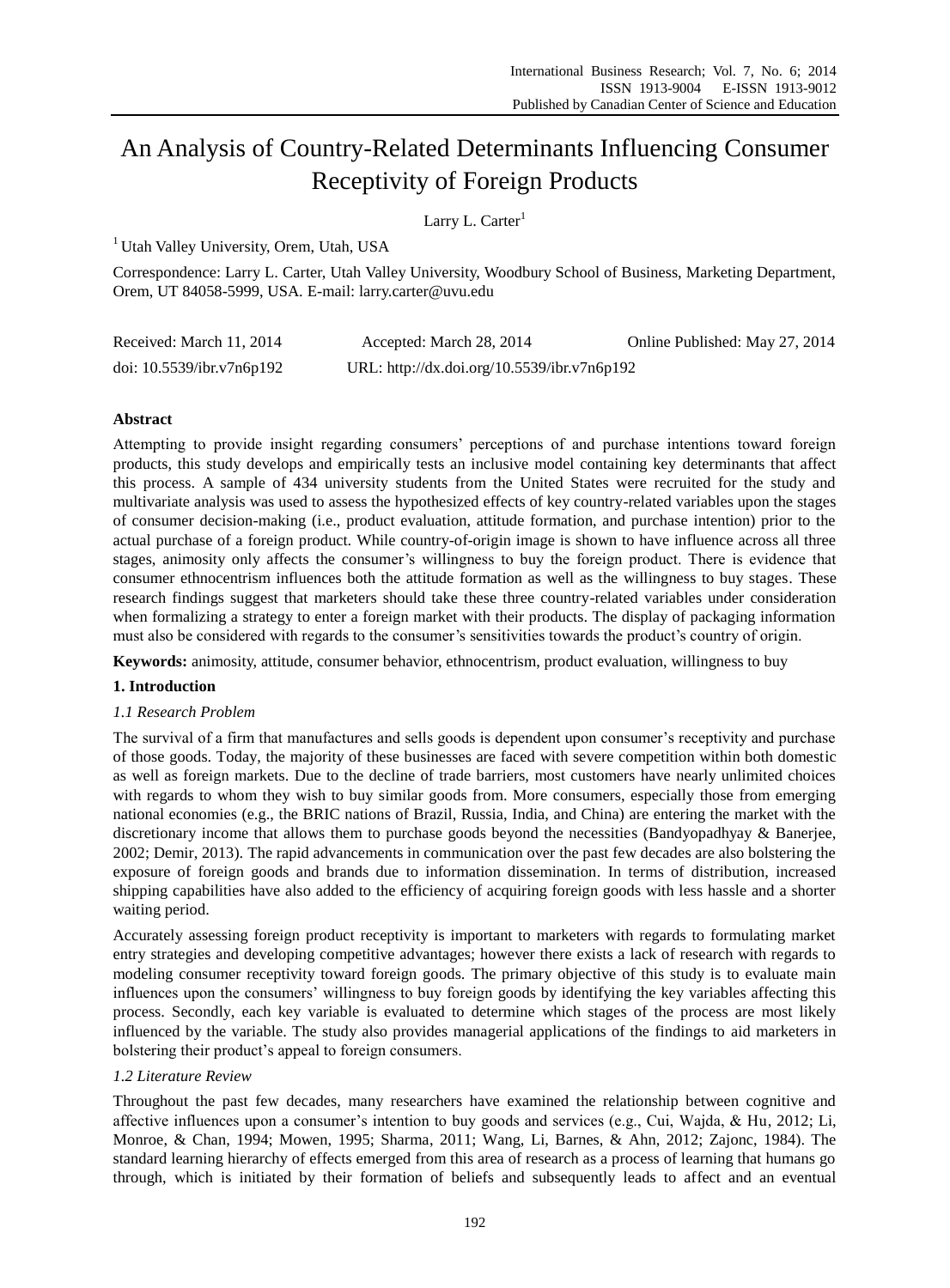behavioral act (Mowen, 1995). This theory is applicable within a marketing context with regards to consumer behavior. Shoppers develop overall evaluations about a product from both cognitive learning as well as the processing of product information from advertisements and product exposure. Over time, these consumers have collected enough information to adequately form an attitude (an enduring affect) towards the product, which in time may lead to a future purchase (a behavioral act) of that product.

Other popular models in consumer behavior directly address the relationship between attitude formation and behavioral intentions. For example, the Fishbein attitude model takes into account the number and magnitude of cognitive beliefs that are associated with an object when determining an individual's overall attitude towards that object (Fishbein & Ajzen, 1975). Previous research also indicates that behavioral intentions influence the actual behavior. In the case of shopping behavior, these intentions are indicative of future shopping behaviors, such as the eventual purchasing of goods or perhaps even postponing the purchase (Hui & Zhou 2002; Ulgado & Lee, 1998).

Based on the aforementioned hierarchy of effects model and behavioral intention theory, consumer purchasing behavior is preceded by a cognitive, affective, and intention stage. With regards to foreign goods, the cognitive stage encapsulates the shopper's overall evaluation of the foreign product. The consumer then enters the affective stage of the process developing an attitude towards the foreign product. Purchase intention is the consumer's subjective judgments about future purchases which subsequently leads to the last stage, the actual purchase of the foreign product. An extensive literature review of 145 articles was conducted to uncover potential variables that directly influence these four stages. Table 1 summarizes the results of this literature search and rank orders the antecedents by the number of previous studies that support the relationship.

| Stage 1-Consumer's overall evaluation of the foreign product: | Frequency    | % of Studies |
|---------------------------------------------------------------|--------------|--------------|
| Country-of-origin image                                       | 48           | 33.1         |
| Evaluation of specific product attributes                     | 14           | 9.7          |
| Consumer ethnocentrism                                        | 12           | 8.3          |
| Brand image                                                   | 10           | 6.9          |
| Animosity                                                     | 5            | 3.4          |
| Product price                                                 | 4            | 2.8          |
| Stage 2-Consumer's attitude towards the foreign product:      |              |              |
| Country-of-origin image                                       | 12           | 8.3          |
| Consumer ethnocentrism                                        | 11           | 7.6          |
| Animosity                                                     | $\mathbf{1}$ | 0.7          |
| Stage 3-Consumer's intention to buy the foreign product:      |              |              |
| Country-of-origin image                                       | 15           | 10.3         |
| Animosity                                                     | 12           | 8.3          |
| Consumer ethnocentrism                                        | 11           | 7.6          |
| Product price                                                 | $\mathbf{1}$ | 0.7          |
| Stage 4-Consumer's purchase of the foreign product:           |              |              |
| Consumer ethnocentrism                                        | 5            | 3.4          |
| Country-of-origin image                                       | 3            | 2.1          |
| Animosity                                                     | 1            | 0.7          |

Table 1. Antecedents influencing each of the four stages

While the earliest article reviewed was published in 1967, approximately 67 percent of the articles were published after 1999, providing evidence of the growing relevance of this research stream. The overwhelming majority of these articles were published in marketing and international business publications; however there were some studies found in management and cross-disciplinary journals. Aside from identifying the variables that have been theorized to influence the aforementioned stages leading towards foreign product purchase, the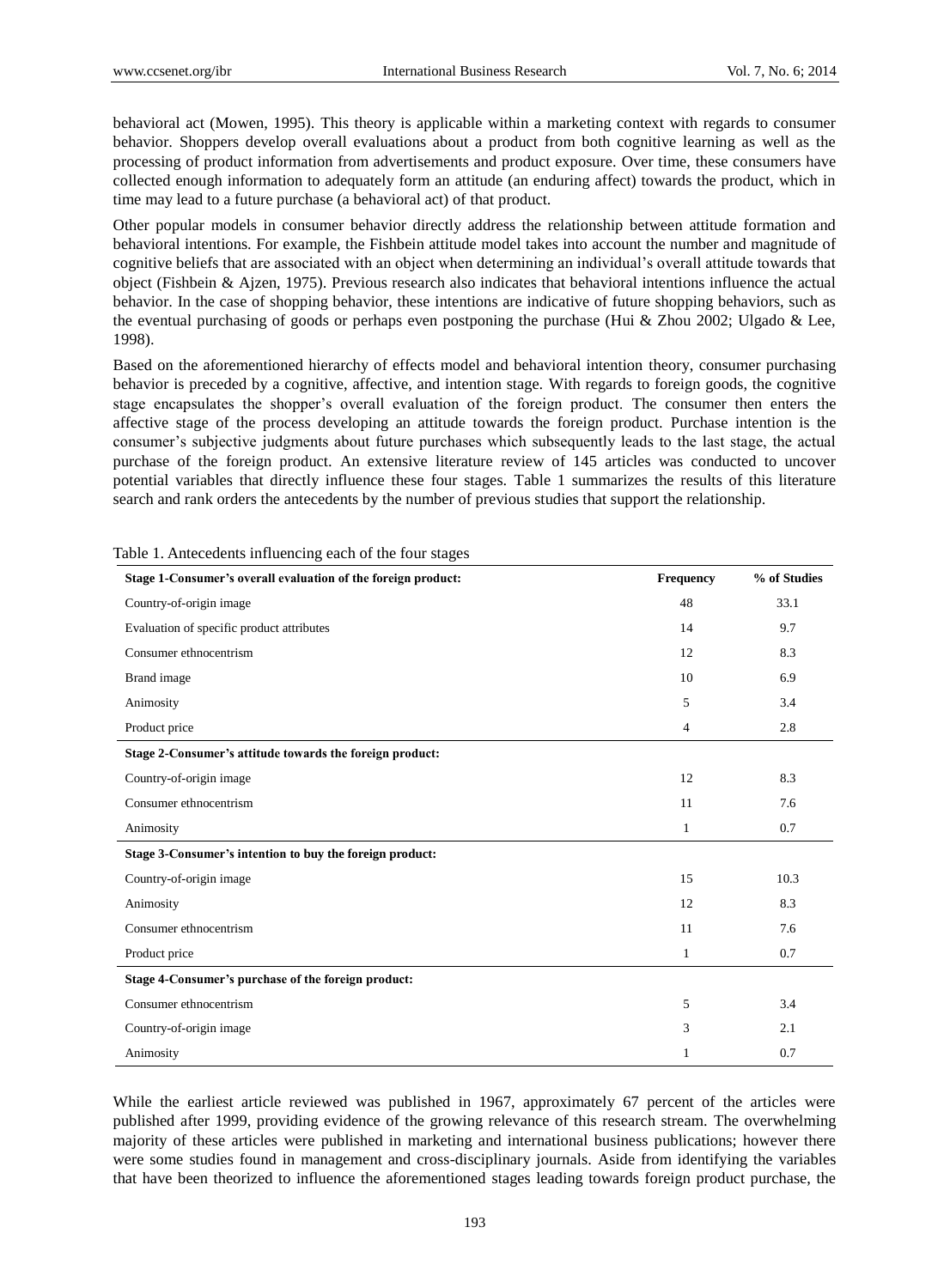literature review also indicates that most researchers have not attempted to develop and test a comprehensive framework that incorporates these main determinants into one model. Only three of the 145 studies (Janda & Rao, 1997; Rezvani et al., 2012; Samiee, 1994) were conceptual models that focused heavily upon the effects of country-of-origin image variable; however there was no evidence that these models were not tested in future research. The other 142 articles mainly centered around one or two variables of interest that impacted one of the specific stages investigated in this study.

## *1.3 Conceptual Model and Hypotheses*

This study attempts to model the influences of primary antecedents upon the first three stages of the foreign product purchase process, namely the consumer's evaluation of the product, his or her attitude towards the product, and his or her willingness to purchase it. In developing this integrative model, the study incorporates several components designed to increase the parsimony of the framework while maintaining internal consistency and applicability. Due to the difficulties associated with measuring consumer purchase of products, purchase intention variables (e.g., willingness to buy, reluctance to buy, and likelihood of purchase) oftentimes serve as a viable proxy for the actual purchase (Han, 1988; Liefeld, 1993; Klein, Ettenson, & Morris, 1998; Suh & Kwon, 2002).

By examining the overall or universal product image from certain foreign countries, the product-specific constructs (e.g., brand image, product price, and specific product attributes) that were identified in the literature review are not examined within this study. Figure 1 illustrates the conceptual framework of the construct relationships identified and supported by the literature review. This framework consists of the primary variables affecting the first three stages of the consumer purchase decision process. Note that the solid arrows represent positive direct relationships and dashed arrows denote negative direct relationships, as stated in the hypotheses proposed in this study.



Figure 1. Conceptual model of the country-related influences

The causal paths within the framework represent main effects between key variables and each of the three distinct stages that serve as the theoretical foundation for this model. Three country-related antecedents were identified within the literature search as having profound influence when consumers are evaluating, forming attitudes toward, and intending to purchase foreign products. Strong associations between products and their countries-of-origin have been well established in consumer research (e.g., Brijs, Bloemer, & Kasper, 2011; Chinen, Jun, & Hampton, 2000; Huddleston, Good, & Stoel, 2001; Hui & Zhou, 2002; Orbaiz & Papadopoulos, 2003; Peris, Newman, Bigne, & Chansarkar, 1993; Teas & Agarwal, 2000; Uddin, Parvin, & Rahman, 2013; Wang, Barnes, & Ahn, 2012). These studies strongly support the notion that country-of-origin image affects all three stages under investigation in this study; therefore the following three hypotheses are proposed:

H1: Country-of-origin image positively influences the consumer's evaluation of the foreign product.

- H2: Country-of-origin image positively influences the consumer's attitude towards the foreign product.
- H3: Country-of-origin image positively influences the consumer's willingness to buy the foreign product.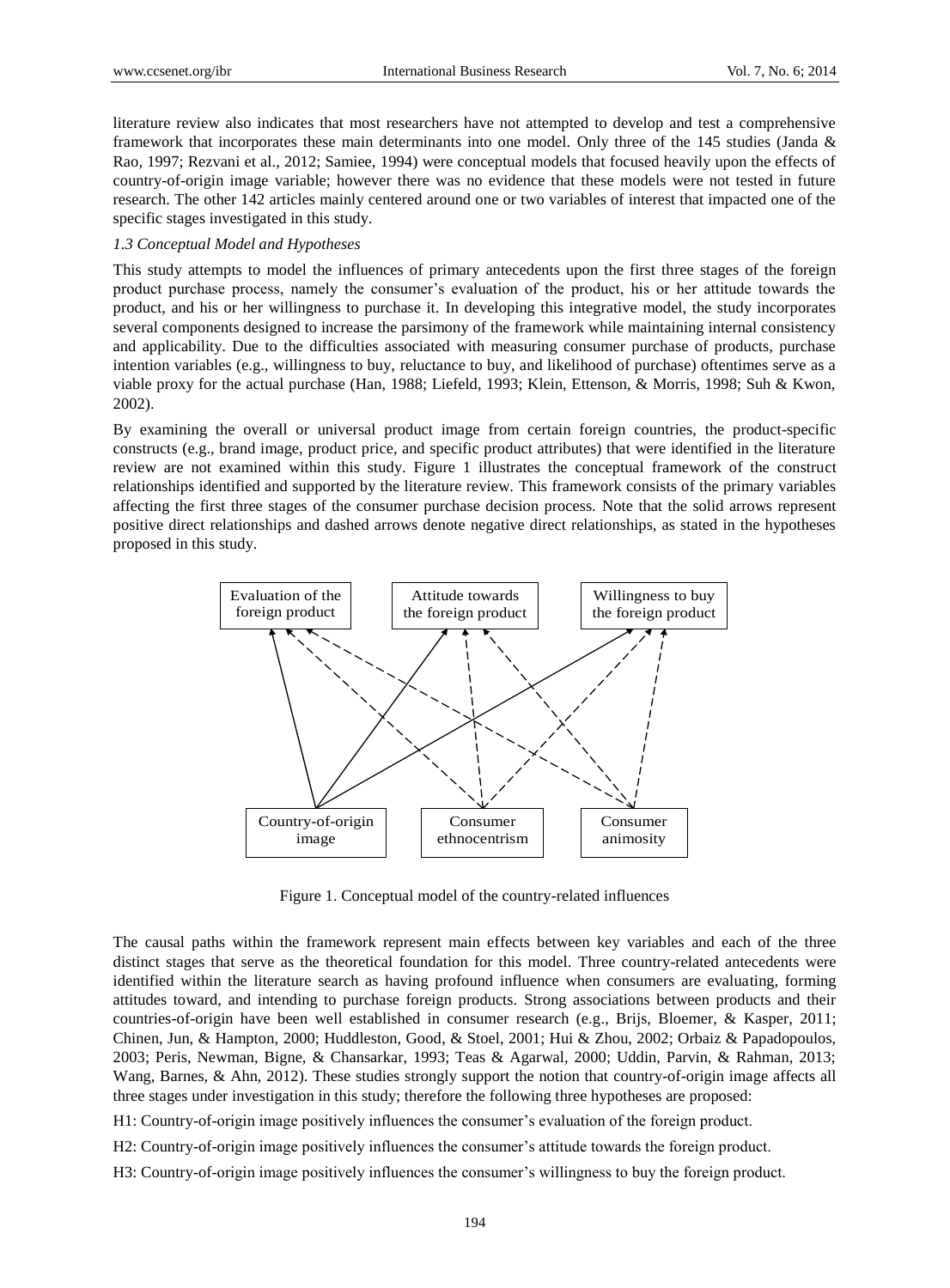Secondly, consumer ethnocentrism has also received widespread attention within the research community and exhibits similar influences as country-of-origin image upon the purchase decision process (e.g., Sharma, 2011; Klein, 2002; Maher, Clark, & Maher 2010; Suh & Kwon 2002). Consumer ethnocentrism refers to "the beliefs" held by [a nation's] consumers about the appropriateness, indeed morality, of purchasing foreign-made products. From the perspective of ethnocentric consumers, purchasing imported products is wrong because, in their minds, it hurts the domestic economy, causes loss of jobs, and is plainly unpatriotic" (Shimp & Sharma, 1987, p. 280). Given that the following relationships have received support from past research, this study proposes threes hypotheses relating to the effects of consumer ethnocentrism upon all three stages (i.e., product evaluation, attitude formation, and purchase intention):

H4: Consumer ethnocentrism negatively influences the consumer's evaluation of the foreign product.

H5: Consumer ethnocentrism negatively influences the consumer's attitude towards the foreign product.

H6: Consumer ethnocentrism negatively influences the consumer's willingness to buy the foreign product.

The last antecedent, consumer animosity towards a foreign country, is the least studied variable among all of the constructs proposed in this framework, but is quickly gaining attention as an important variable in consumer research (e.g., Klein, Ettenson, & Morris, 1998; Maher, Clark, & Maher, 2010; Nijssen & Douglas, 2004; Riefler & Diamantopoulos, 2007; Witkowski, 2000). Animosity is referred to as consumer anger that is potentially generated from military, political or economic events (Klein, Ettenson, & Morris 1998). While previous studies have produced mixed results when assessing the consequences of animosity, it has been found to have some level of influence during the product evaluation (e.g., Huang, Phau, & Lin, 2010; Urbonavicius, Dikcius, Gineikiene, Degutis, & Urbonavicius, 2010) and attitude formation stages (e.g., Leong et al., 2008), however the majority of the research indicates that animosity strongly affects the consumer's purchase intention of foreign goods (e.g., Cui, Wajda, & Hu, 2012; Klein, 2002; Maher & Mady, 2010; Mostafa, 2010; Nijssen & Douglas, 2004). Given that the effects of animosity have received mixed support in previous studies, the following hypotheses will be tested to provide additional insight about animosity while in the presence of the other two country-related predictors. These last three hypotheses are formulated as:

H7: Consumer animosity negatively influences the consumer's evaluation of the foreign product.

H8: Consumer animosity negatively influences the consumer's attitude towards the foreign product.

H9: Consumer animosity negatively influences the consumer's willingness to buy the foreign product.

#### **2. Method**

#### *2.1 Pilot Study*

This study attempts to analyze and compare consumer perceptions of, attitude towards, and willingness to buy foreign products from three countries that vary by culture and geographic location. Previous research and relevant current events indicate that the three countries analyzed within this study (i.e., France, Japan, and Mexico) are assumed to vary with regards to their overall country-of-origin image and as sources of animosity among U.S. consumers; however these assumptions require verification of their validity as acceptable stimuli. To pretest these variances, a pilot study was conducted to determine noticeable differences among these countries in terms of variation among U.S. consumers for these two variables of interest. A total of 71 respondents from a major university completed the questionnaire survey for the pilot study. Six of the respondents were dropped from the sample due to their foreign national citizenship, leaving a testable sample of 65 U.S. respondents. The survey itself consisted of established scale items for each variable tested and the respondents self-reported their beliefs of, attitudes toward, and willingness to buy foreign goods from one of the countries of analysis.

As expected, Japan, Mexico, and France generated varying degrees of both national image and animosity from the U.S. respondents. For example, as an outcome of the French opposition towards the U.S. wars in the Middle East, the high level of anti-French sentiments among U.S. citizens is far outweighs their average animosity levels toward Japan. Strong U.S. sentiments towards illegal Mexican immigration tend to elicit high levels of animosity among many U.S. consumers. With regards to country-of-origin image among U.S. consumers, France and Japan typically elicit more favorable appeal than Mexico when considering their overall perceptions of goods. These three countries also represent geographically distinct and cultural diverse nations, expanding the scope of the study beyond the typical single country investigations.

#### *2.2 Measures*

As stated earlier, the constructs in this study were measured using established scales from previous research studies. The consumer's overall evaluation of the foreign product is measured by six items on a Likert scale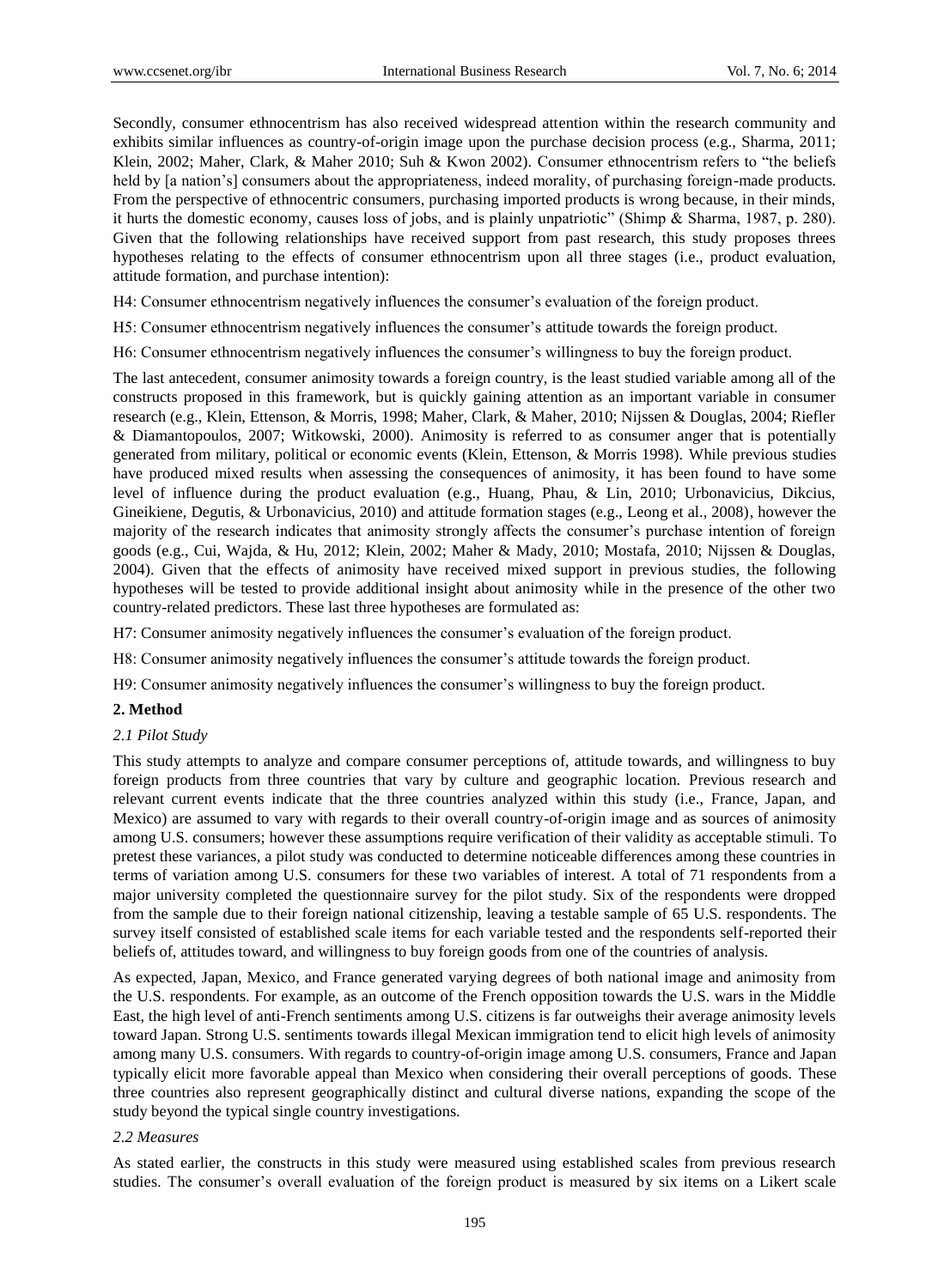anchored by 'strongly disagree-strongly agree' (Klein, Ettenson, & Morris, 1998; Wood & Darling, 1993). The consumer's attitude towards the foreign product consists of three items on a semantic differential scale anchored by ‗bad-good', ‗negative-positive,' and ‗unfavorable-favorable' (Osgood, Suci, & Tannenbaum, 1957; Simonin & Ruth, 1998). The consumer's willingness to buy the foreign product is measured by six items on a Likert scale anchored by 'strongly disagree-strongly agree' (Darling & Arnold, 1988; Darling & Wood, 1990).

The scales for the three country-related variables were borrowed from previous work as well. The consumer ethnocentrism scale is the reduced version of the original CET scale (Shimp & Sharma, 1987), containing only ten Likert scale items anchored by 'strongly disagree-strongly agree' (Douglas & Nijssen, 2003; Netemeyer, Durvasula, & Lichtenstein, 1991). While country-of-origin image is typically assessed along three attribute dimensions (Pisharod & Parameswaran, 1992), past research has commonly measured consumer perceptions and purchase intention towards all products in general from a particular country (e.g., Papadopoulos, Heslop, & Bamossy, 1990; Suh & Kwon, 2002), generating an overall assessment of products from the country. Following suit, this study eliminated scale items that referred to specific product attributes; therefore the country-of-origin image scale was reduced to thirty Likert scale items along the two remaining dimensions (general country attributes and general product attributes) anchored by 'not at all appropriate-most appropriate'. Animosity consists of nine Likert scale items anchored by ‗strongly disagree-strongly agree' (Klein, Ettenson, & Morris, 1998). Given that the sample needed to solely consist of U.S. consumers, basic demographic variables were also assessed (e.g., age, gender, and country of citizenship) to serve as a screening process to determine the suitability of each respondent.

## *2.3 Main Study*

An initial sample of 446 respondents was recruited from a U.S. university to participate in the main study. Each respondent randomly received one of the three surveys addressing their perceptions of products from a particular country. A total of 149, 163, and 134 respondents had answered questions concerning products from France, Japan, and Mexico, respectively. After eliminating those respondents who did not identify themselves as U.S. citizens, 434 respondents were qualified for further examination. This remaining sample was comprised of approximately 72% Caucasian respondents with an average age of 29 years. Nearly 62 percent of the respondents were female and all respondents accessed the questionnaires through an online survey link. As compensation, the university students earned extra credit points towards an undergraduate course for participating in this study.

To test the nine hypotheses, multivariate analysis (i.e., MANOVA) was selected due to the fact that it permits detection of the main effect of individual predictors upon multiple outcome variables. This analytical tool has been utilized extensively in previous studies involving consumer ethnocentrism and country-or-origin research (Wong, Polonsky, & Garma, 2008). Given that this study is assessing the impact of three predictors upon three separate dependent variables (i.e., foreign product evaluation, consumer attitude towards the foreign product, and willingness to buy the foreign product), MANOVA allows the simultaneous testing for significance with the inclusion of all three antecedents of interest (i.e., country-of-origin image, consumer ethnocentrism, and animosity) in the analysis.

## **3. Results**

With regards to the measurements used in this study, reliability was determined to be at acceptable levels (i.e., above the 0.80 cutoff) for all variables assessed in this study. The Cronbach alpha coefficients were reported as 0.92 for country-of-origin image, 0.94 for consumer ethnocentrism, 0.90 for animosity, 0.85 for product evaluation, 0.97 for attitude towards the product, and 0.87 for willingness to buy. As previously stated, a multivariate analysis was conducted to test for significance of the three country-related independent variables upon each of the three dependent variables of interest. Table 2 illustrates the F values and significance testing results for each of the hypothesized relationships.

The adjusted R Squared values were computed as 0.57 for the product evaluation stage, 0.42 for the attitude formation stage, and 0.63 at the willingness to buy stage, indicating that an acceptable amount of variance is explained by the proposed model. As expected, there is significant evidence that country-of-origin image positively influences all three stages at the 0.05 level, supporting H1, H2, and H3. As for H4, the negative influence of consumer ethnocentrism upon foreign product evaluation is not significant at the 0.05 level, which contradicts findings from previous research (e.g., Ahmed & d'Astous, 1996; Orbaiz & Papadopoulos, 2003; Uddin, Parvin, & Rahman, 2013). The results do suggest that consumer ethnocentrism negatively influences both consumer attitudes and purchase intentions, providing statistical support for H5 and H6. As for the three hypotheses concerning consumer animosity, the results supported H9 (direct influence upon willingness to buy),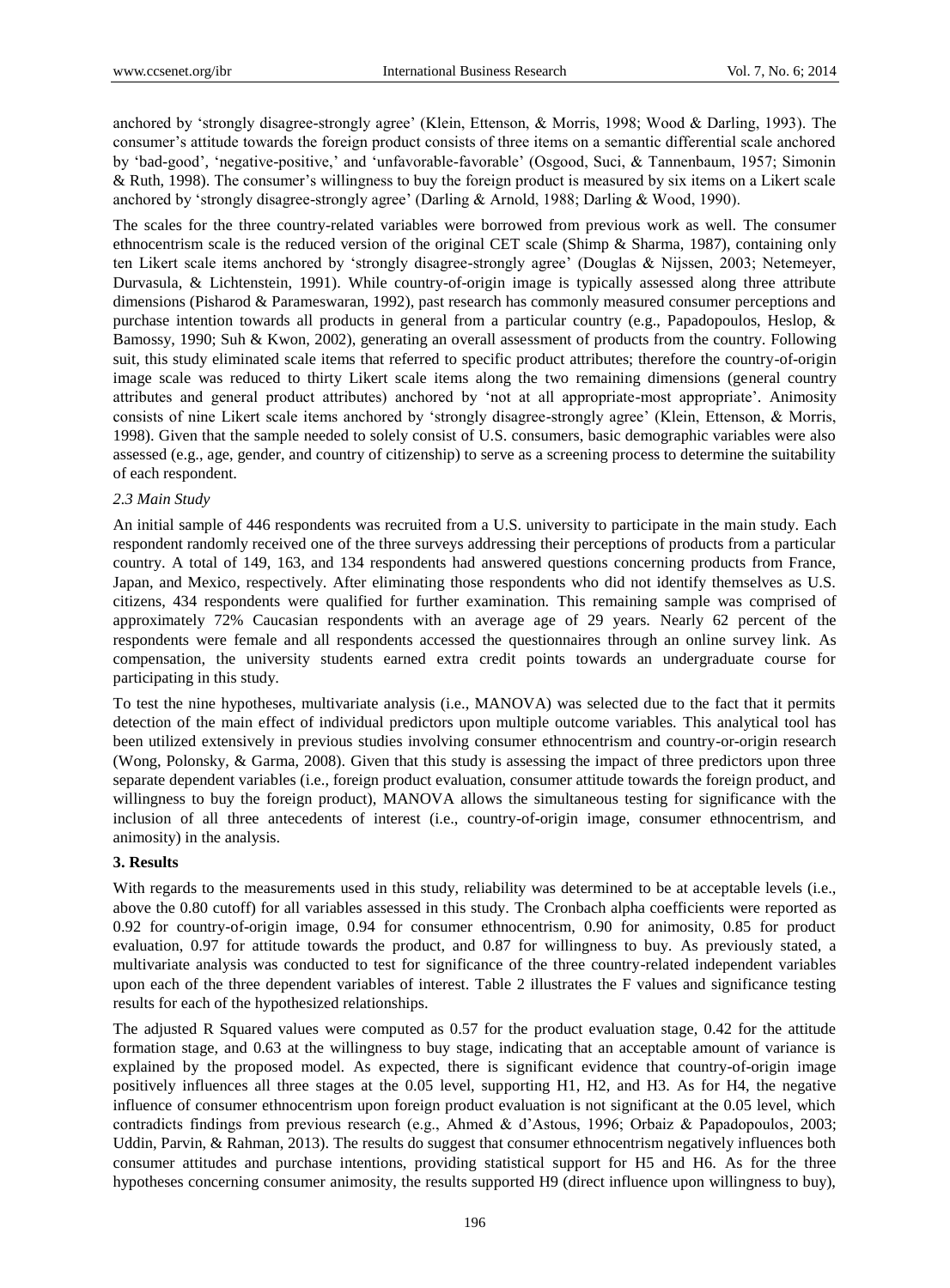but do not provide support for either H7 or H8 at the 0.05 level. Table 3 provides a summary display of the significance testing results at the .05 level for all nine hypotheses in this study.

|  | Table 2. Summary of multivariate analysis results |  |
|--|---------------------------------------------------|--|
|  |                                                   |  |

| Source                  | Dependent Variable | Sum of Squares | df           | Mean Square | F value | Sig.    |
|-------------------------|--------------------|----------------|--------------|-------------|---------|---------|
| Consumer ethnocentrism  | Evaluation         | 1.501          | $\mathbf{1}$ | 1.501       | 3.319   | .069    |
|                         | Attitude           | 4.044          | 1            | 4.044       | 4.588   | $.033*$ |
|                         | Willingness to buy | 65.979         | 1            | 65.979      | 118.179 | $.000*$ |
| Animosity               | Evaluation         | 1.006          | $\mathbf{1}$ | 1.006       | 2.223   | .137    |
|                         | Attitude           | 2.855          | 1            | 2.855       | 3.239   | .073    |
|                         | Willingness to buy | 54.887         | 1            | 54.887      | 98.312  | $.000*$ |
| Country-of-origin image | Evaluation         | 171.605        | 1            | 171.605     | 379.463 | $000*$  |
|                         | Attitude           | 157.872        | 1            | 157.872     | 179.112 | $.000*$ |
|                         | Willingness to buy | 17.871         | 1            | 17.871      | 32.011  | $.000*$ |
| Error                   | Evaluation         | 194.460        | 430          | .452        |         |         |
|                         | Attitude           | 379.008        | 430          | .881        |         |         |
|                         | Willingness to buy | 240.069        | 430          | .558        |         |         |
| Total                   | Evaluation         | 8496.472       | 434          |             |         |         |
|                         | Attitude           | 8315.444       | 434          |             |         |         |
|                         | Willingness to buy | 10831.472      | 434          |             |         |         |
| <b>Corrected Total</b>  | Evaluation         | 454.890        | 433          |             |         |         |
|                         | Attitude           | 652.403        | 433          |             |         |         |
|                         | Willingness to buy | 645.974        | 433          |             |         |         |

*Note.* \* Significant at p<.05.

## Table 3. Summary of the hypotheses testing results

| <b>Hypotheses</b>                                                                                        | <b>Test Results</b> |
|----------------------------------------------------------------------------------------------------------|---------------------|
| H1: Country-of-origin image positively influences the consumer's evaluation of the foreign product.      | Supported           |
| H2: Country-of-origin image positively influences the consumer's attitude towards the foreign product.   | Supported           |
| H3: Country-of-origin image positively influences the consumer's willingness to buy the foreign product. | Supported           |
| H4: Consumer ethnocentrism negatively influences the consumer's evaluation of the foreign product.       | Not supported       |
| H5: Consumer ethnocentrism negatively influences the consumer's attitude towards the foreign product.    | Supported           |
| H6: Consumer ethnocentrism negatively influences the consumer's willingness to buy the foreign product.  | Supported           |
| H7: Consumer animosity negatively influences the consumer's evaluation of the foreign product.           | Not supported       |
| H8: Consumer animosity negatively influences the consumer's attitude towards the foreign product.        | Not supported       |
| H9: Consumer animosity negatively influences the consumer's willingness to buy the foreign product.      | Supported           |

#### **4. Conclusion**

This study provides insight concerning the effects of three key antecedents—animosity, consumer ethnocentrism, and country-of-origin image—upon the three stages leading to the purchase of foreign goods. While all three variables are shown to influence this process, the nature of their influences is vastly different. Country-of-origin image tends to have a direct positive influence at all stages of the process. In contrast, consumer ethnocentrism tends to negatively impact the latter stages (i.e., attitude formation and willingness to buy). Given that this study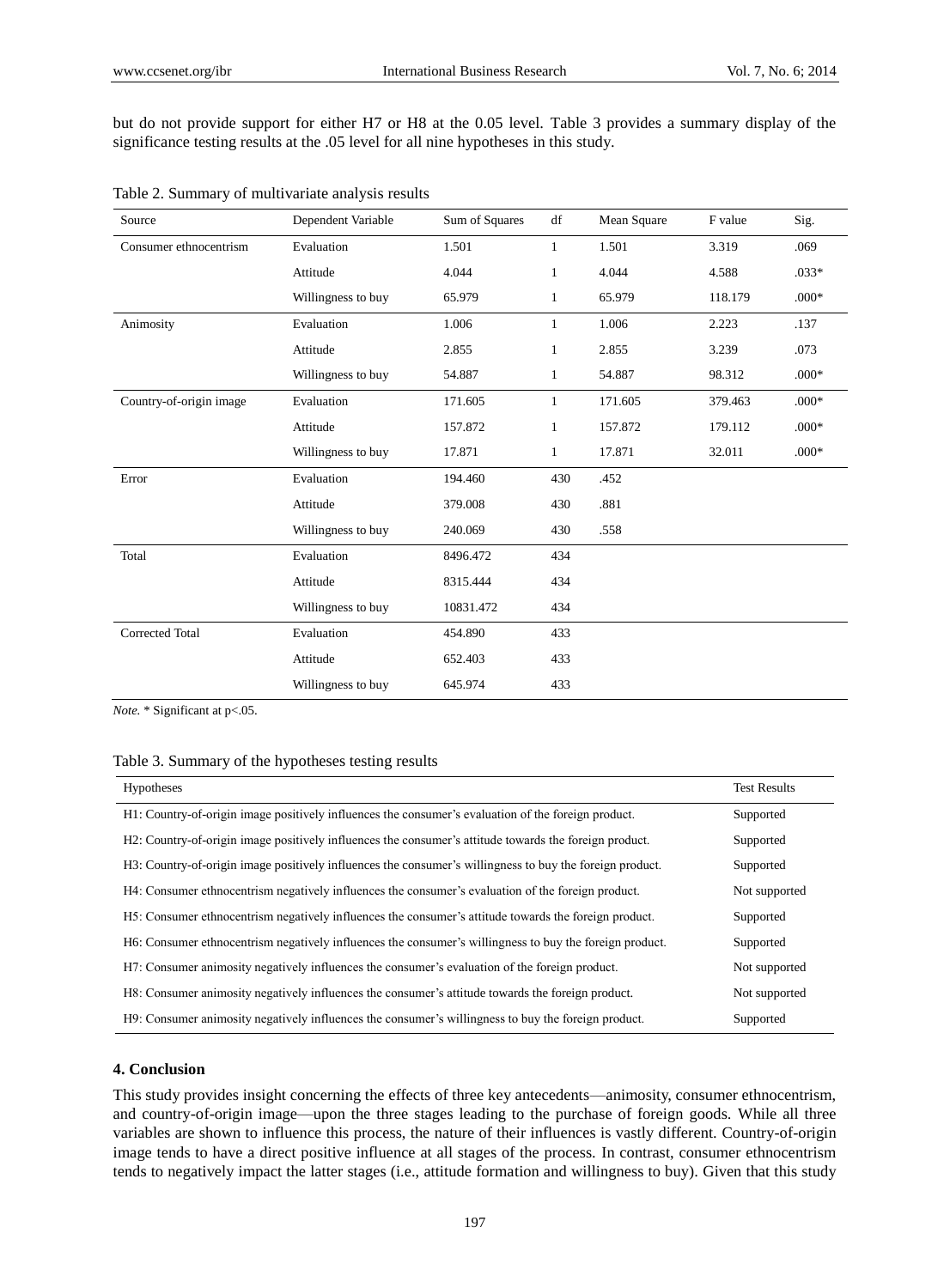found no evidence of a direct relationship between consumer ethnocentrism and foreign product evaluation, this may indicate that consumers can develop positive evaluations of foreign products, but their high levels of consumer ethnocentrism prevents them from ever purchasing these products. Similar results were found for consumer animosity, suggesting that consumers harboring animosity towards a foreign country may positively evaluate or form positive attitudes about products from that country, but are less willing to purchase the goods due to their felt animosity.

Since a consumer's cognitive associations with a country and its products tend to influence the overall evaluation of the product, marketers may manipulate the amount of country-of-origin information when advertising, promoting or educating consumers about new product offerings. They can deliberately emphasize the country-of-origin information on the package and in ads if the country-of-origin is vastly perceived in a favorable light by the consumers in that market. This information can also be de-emphasized to avert consumer's attention from an unattractive country-of-origin and towards more attractive product attributes.

To combat the negative effects consumer ethnocentrism or animosity, the most plausible route for the marketer to take would be to make the product appear as local as possible. The marketer could change the brand name to a word that is meaningful in the native language and advertisements for the product should primarily portray native actors and actresses, a local soundtrack and culturally recognizable lifestyles, aesthetics, and events within the ads. Testimonials and product endorsements should be sought from native celebrities in the sports and entertainment venues or from local opinion leaders and professionals, depending on the nature of the product offerings. These proposed marketing actions may change the image of the product in the minds of the local consumers and subdue the negative effects of country-related variables like those assessed in this study.

#### **References**

- Ahmed, S., & d'Astous, A. (1996). Country-of-origin and brand effects: a multi-dimensional study and multi-attribute study. *Journal of International Consumer Marketing*, *9*(2), 93–115. http://dx.doi.org/10.1300/J046v09n02\_05
- Bandyopadhyay, S., & Banerjee, B. (2002). A country of origin analysis of foreign products by Indian consumers. *Journal of International Consumer Marketing*, *15*(2), 85–109. http://dx.doi.org/10.1300/J046v15n02\_06
- Brijs, K., Bloemer, J., & Kasper, H. (2011). Country-image discourse model: unraveling meaning, structure, and function of country images. *Journal of Business Research*, *64*, 1259–1269. http://dx.doi.org/10.1016/j.jbusres.2011.01.017
- Chinen, K., Jun, M., & Hampton, G. M. (2000). Product quality, market presence, and buying behavior: aggregate images of foreign products in the U.S. *Multinational Business Review*, Spring, 29–38.
- Cui, A. P., Wajda, T. A., & Hu, M. Y. (2012). Consumer animosity and product choice: might price make a difference? *Journal of Consumer Marketing*, *29*(7), 494–506. http://dx.doi.org/10.1108/07363761211275009
- Darling, J. R., & Arnold, D. R. (1988). Foreign consumers' perspective of the products and marketing practices of the United States versus selected European countries. *Journal of Business Research*, *17*(3), 237–248. http://dx.doi.org/10.1057/palgrave.jibs.8490827
- Darling, J. R., & Wood, V. R. (1990). A longitudinal study comparing perceptions of U.S. and Japanese consumer products in a third neutral country: Finland 1975 to 1985. *Journal of International Business Studies*, *21*(3), 427–450. http://dx.doi.org/10.1057/palgrave.jibs.8490827
- Demir, O. (2013). Is Turkey far from BRIC countries? *International Journal of Business and Social Science*, *4*(5), 136–141.
- Douglas, S. P., & Nijssen, E. J. (2003). On the use of 'borrowed' scales in cross-national research: a cautionary note. *International Marketing Review*, *20*(6), 621–642. http://dx.doi.org/10.1108/02651330310505222
- Fishbein, M., & Ajzen, I. (1975). *Belief, attitude, intention, and behavior: an introduction to theory and research*. Reading, MA: Addison-Wesley.
- Han, C. M. (1988). The role of consumer patriotism in the choice of domestic versus foreign products. *Journal of Advertising Research, 28*, 25–31.
- Huang, Y. A., Phau, I., & Lin, C. (2010). Consumer animosity, economic hardship, and normative influence. *European Journal of Marketing*, *44*(7/8), 909–937. http://dx.doi.org/10.1108/03090561011047463
- Huddleston, P., Good, L. K., & Stoel, L. (2001). Consumer ethnocentrism, product necessity and Polish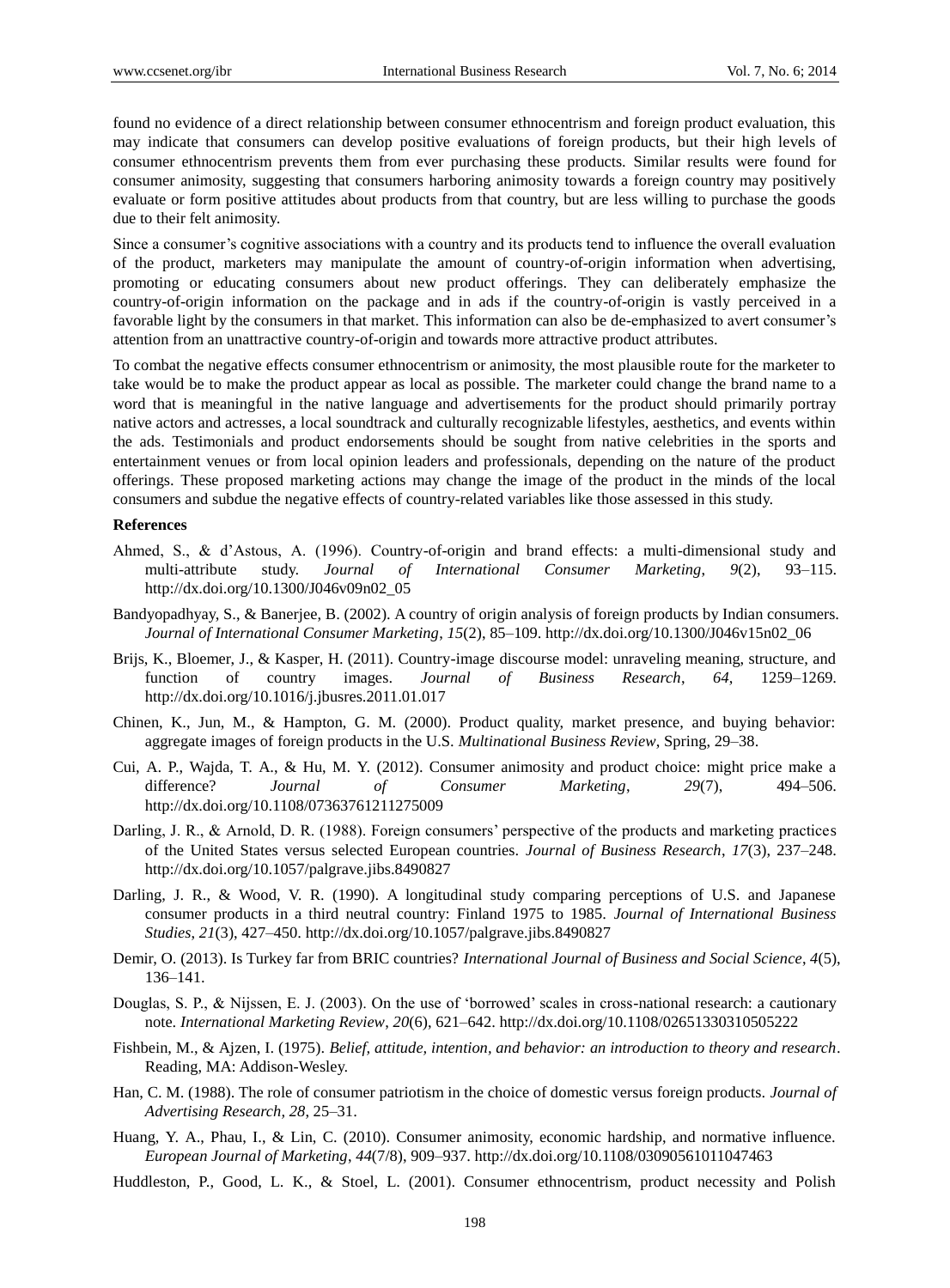consumers' perceptions of quality. *International Journal of Retail & Distribution Management*, *29*(5), 236–246. http://dx.doi.org/10.1108/09590550110390896

- Hui, M. K., & Zhou, L. (2002). Linking product evaluations and purchase intention for country-of-origin effects. *Journal of Global Marketing*, *15*(3/4), 95–116. http://dx.doi.org/10.1300/J042v15n03\_05
- Janda, S., & Rao, C. P. (1997). The effect of country-of-origin related stereotypes and personal beliefs on product evaluation. *Psychology & Marketing*, *14*(7), 689–702. http://dx.doi.org/10.1002/(SICI)1520-6793(199710)14:7<689::AID-MAR4>3.0.CO;2-C
- Klein, J. G. (2002). Us versus them, or us versus everyone? Delineating consumer aversion to foreign goods. *Journal of International Business Studies*, *33*(2), 345–363. http://dx.doi.org/10.1057/palgrave.jibs.8491020
- Klein, J. G., Ettenson, R. E., & Morris, M. D. (1998). The animosity model of foreign product purchase: an empirical test on the People's Republic of China. *Journal of Marketing*, *62*(1), 89–100. http://dx.doi.org/10.2307/1251805
- Leong, S. W., Cote, J. A., Ang, S. H., Tan, S. J., Jung, K., Kau, A. K., & Pornpitakpan, C. (2008). Understanding consumer animosity in an international crisis: nature, antecedents, and consequences. *Journal of International Business Studies*, *39*, 996–1009. http://dx.doi.org/10.1057/palgrave.jibs.8400392
- Li, W. K., Monroe, K. B., & Chan, D. K. S. (1994). The effects of country of origin, brand, and price information: a cognitive-affective model of buying intentions. In C. T. Allen & D. R. John (Eds.), *NA—Advances in Consumer Research* (vol. 21, pp. 449–457). Provo, UT.
- Liefeld, J. P. (1993). Consumer use of country-of-origin information in product evaluations: evidence from experiments. In N. Papadopoulos & L. A. Heslop (Eds.), *Product and Country Images: Impact and Role in International Marketing* (pp. 117–156). New York, NY. The Haworth Press, Inc.
- Maher, A. A., & Mady, S. (2010). Animosity, subjective norms, and anticipated emotions during an international crisis. *International Marketing Review*, *27*(6), 630–651. http://dx.doi.org/10.1108/02651331011088263
- Maher, A. A., Clark, P., & Maher, A. (2010). International consumer admiration and the persistence of animosity. *Journal of Consumer Marketing*, *27*(5), 414–424. http://dx.doi.org/10.1108/07363761011063312
- Mostafa, M. M. (2010). A structural equation analysis of the animosity model of foreign product purchase in Egypt. *Global Business Review*, *11*(3), 347–363. http://dx.doi.org/10.1177/097215091001100303
- Mowen, J. C. (1995). *Consumer behavior* (4th ed.). Englewood Cliffs, NJ: Prentice Hall.
- Netemeyer, R. G., Durvasula, S., & Lichtenstein, D. R. (1991). A cross-national assessment of the reliability and validity of the CETSCALE. *Journal of Marketing Research*, *28*(3), 320–327. http://dx.doi.org/10.2307/3172867
- Nijssen, E. J., & Douglas, S. P. (2004). Examining the animosity model in a country with a high level of foreign trade. *International Journal of Research in Marketing*, *21*(1), 23–38. http://dx.doi.org/10.1016/j.ijresmar.2003.05.001
- Orbaiz, L. V., & Papadopoulos, N. (2003). Toward a model of consumer receptivity of foreign and domestic products. *Journal of International Consumer Marketing*, *15*(3), 101–126. http://dx.doi.org/10.1300/J046v15n03\_06
- Papadopoulos, N., Heslop, L. A., & Bamossy, G. (1990). A comparative image analysis of domestic versus imported products. *International Journal of Research in Marketing*, *7*(4), 283–294. http://dx.doi.org/10.1016/0167-8116(90)90005-8
- Peris, S. M., Newman, K., Bigne, E., & Chansarkar, B. (1993). Aspects of Anglo-Spanish perceptions and product preferences arising from ‗country of origin' image. *International Journal of Advertising*, *12*, 131–142.
- Pisharod, R. M., & Parameswaran, R. (1992). Confirmatory factor analysis of a country-of-origin scale: initial results. In J. F. Sherry, Jr. & B. Sternthal (Eds.), *NA—Advances in Consumer Research* (vol. 19, pp. 706–714). Provo, UT.
- Rezvani, S., Dehkordi, G. J., Rahman, M. S., Fouladivanda, F., Habibi, M., & Eghtebasi, S. (2012). A conceptual study on the country of origin effect on consumer purchase intention. *Asian Social Science*, *8*(12), 205–215. http://dx.doi.org/10.5539/ass.v8n12p205
- Riefler, P., & Diamantopoulos, A. (2007). Consumer animosity: a literature review and a reconsideration of its